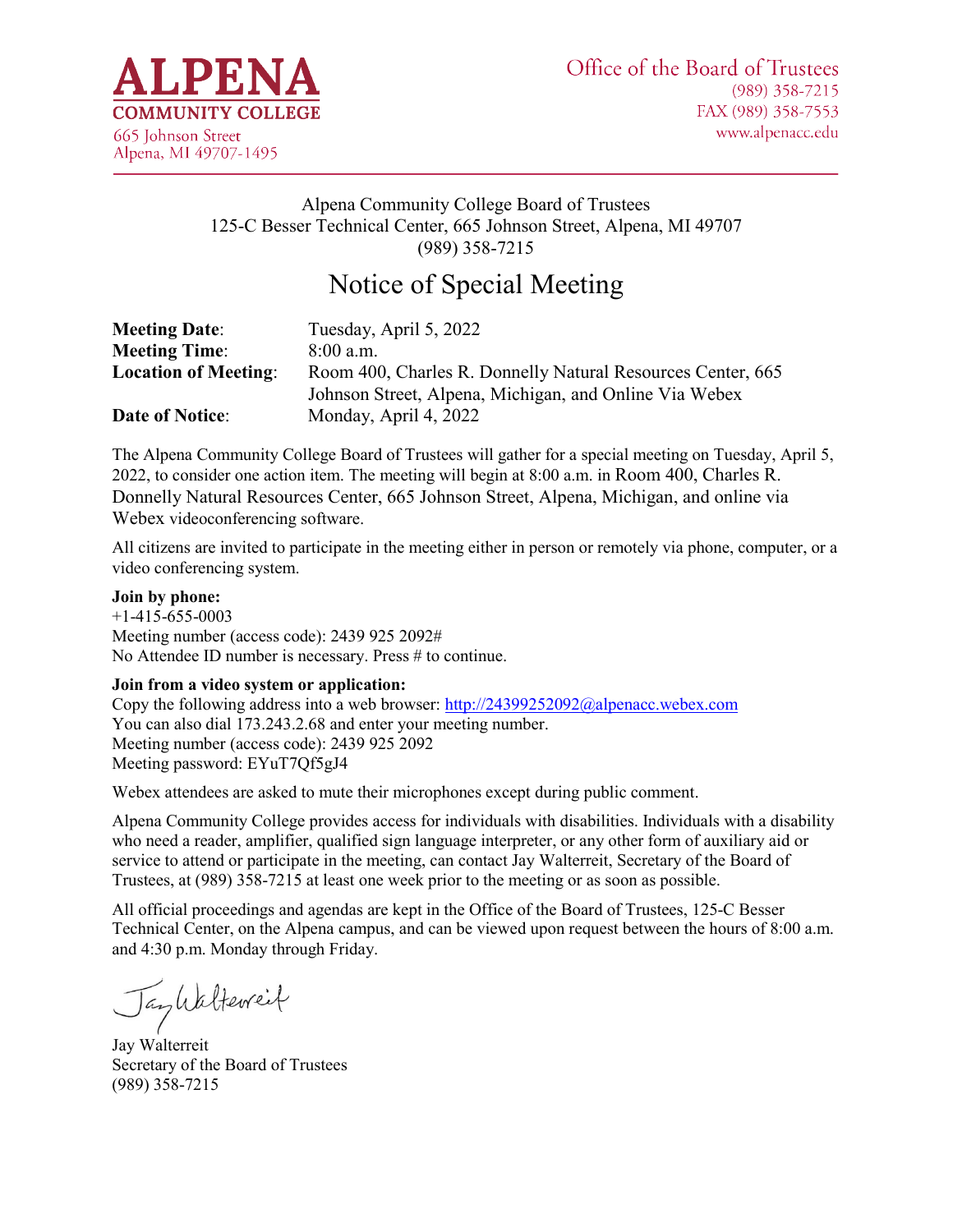## SPECIAL MEETING AGENDA ALPENA COMMUNITY COLLEGE BOARD OF TRUSTEES Tuesday, April 5, 2022, 8:00 a.m. 665 Johnson Street, Alpena, MI 49707

- 1) Call to Order
- 2) Pledge of Allegiance
- 3) Approval of Agenda
- 4) Introduction of Guests and Public Comment
- 5) Communication(s)
- 6) Board Member and Subcommittee Reports
- 7) Action Items
	- 2.833 [Approval for Purchase of a Class A Combination Vehicle](#page-2-0) ..................................2
- 8) Board Discussion
- 9) New Business
- 10) Suggested Future Agenda Items
- 11) Next Regular Meeting: April 21, 2022, 7:00 p.m. The meeting is tentatively scheduled to be held in person in Room 400 of the Charles R. Donnelly Natural Resources Center, but this may change due to pandemic conditions.
- 12) Adjournment